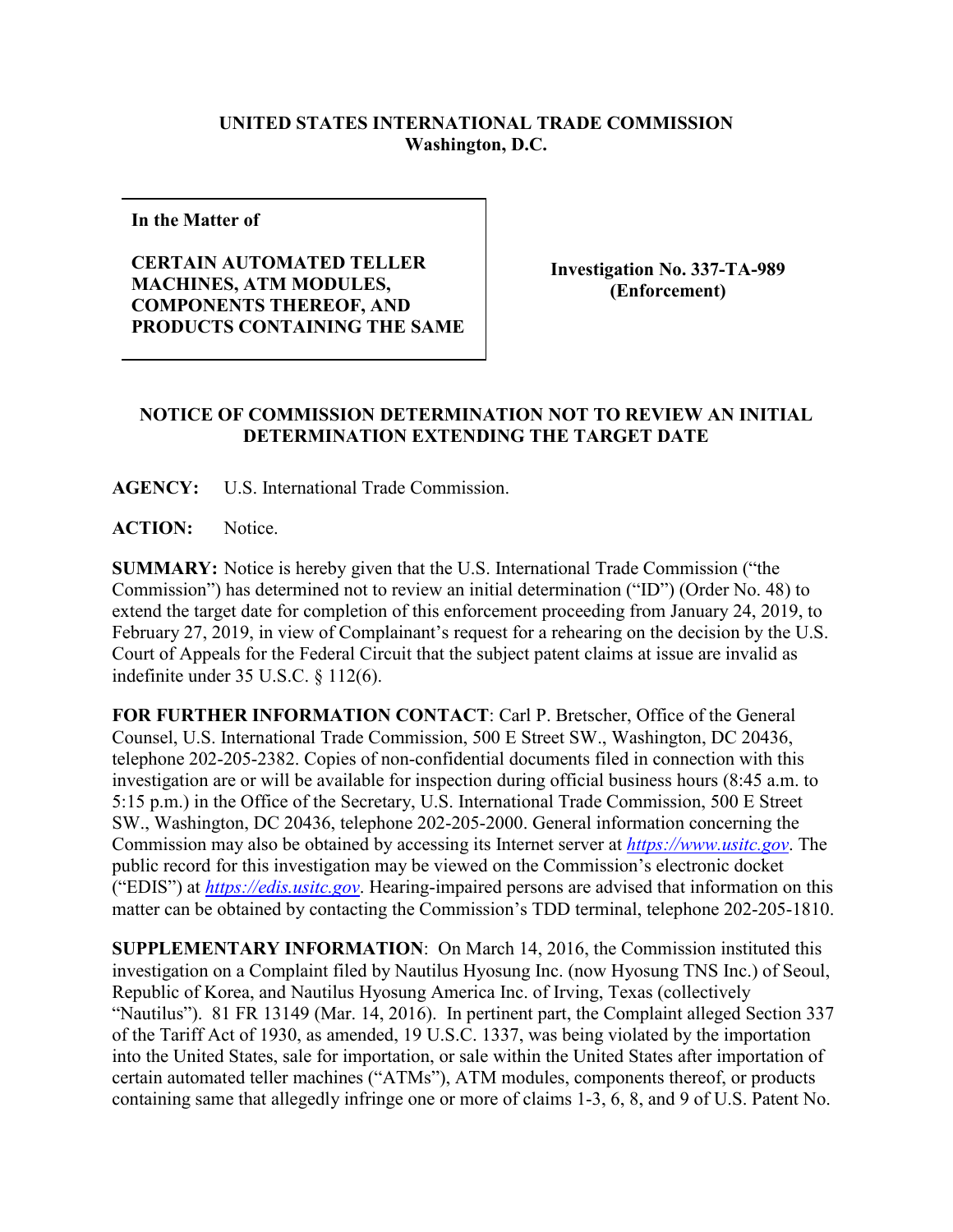8,523,235 ("the '235 patent"). *Id*. The Complaint also alleged infringement of certain claims of U.S. Patent Nos. 7,891,551, 7,950,655, and 8,152,165, but those patents were later terminated from the investigation. Order No. 11 (June 30, 2016), Comm'n Notice of Non-Review (July 27, 2016); Order No. 17 (July 21, 2016), Comm'n Notice of Non-Review (August 16, 2016).

The notice of institution of this investigation named Diebold Nixdorf, Incorporated and Diebold Self-Service Systems both of North Canton, Ohio (collectively, "Diebold") as Respondents. 81 FR 13149; 82 FR 13501 (Mar. 13, 2017). The Office of Unfair Import Investigations ("OUII") was not named as a party. 81 FR 13149*.*

On July 14, 2017, the Commission found Diebold was violating Section 337 as to the '235 patent and issued a limited exclusion order ("LEO") as well as cease and desist orders ("CDOs"). The LEO prohibits the unlicensed entry of ATMs, ATM modules, components thereof, and products containing the same that are manufactured by or on behalf of, or are imported by or on behalf of Diebold or any of its affiliated companies, parents, subsidiaries, agents, or other related business entities, or their successors or assigns and that infringe one or more of claims 1-3, 6, 8, and 9 of the '235 patent. *Id.* The CDOs prohibit, among other things, the importation, sale, and distribution of infringing products by Diebold. *Id.*

Diebold subsequently appealed the Commission's final determination to the U.S. Court of Appeals for the Federal Circuit ("Federal Circuit"). 82 FR 33513-14 (July 20, 2017).

On December 22, 2017, the Commission instituted the subject enforcement proceeding based upon a complaint filed by Nautilus alleging that Diebold was violating the July 14, 2017, remedial orders issued in the underlying investigation. Diebold is named as a Respondent, and OUII is named as a party.

On August 15, 2018, the Federal Circuit issued its opinion in the above-referenced appeal that the asserted claims of the '235 patent are invalid as indefinite under Section 112(6) of the Patent Act, 35 U.S.C. § 112(6). *Diebold Nixdorf, Inc. v. International Trade Comm'n*, Appeal No. 2017-2553, 2018 WL 3862648 (Aug. 15, 2018).

On August 21, 2018, Diebold moved to stay the enforcement proceeding in view of the Federal Circuit's invalidity decision. Nautilus opposed the stay. OUII supported a stay or extension of the target deadline.

On August 24, 2018, the ALJ issued Order No. 47 to extend the target date of the enforcement proceeding, pursuant to Commission Rule 210.51(a)(2), 19 C.F.R. §§ 210.51(a)(2), by one (1) month, to January 24, 2019. The ALJ granted the extension to provide sufficient time for the parties to petition the Federal Circuit for a rehearing, for the Federal Circuit to issue its mandate, and for the Commission to act on the Court's mandate. The Commission determined not to review Order No. 47. Comm'n Notice Not to Review (Sept. 14, 2018).

On October 1, 2018, Nautilus filed a request with the Federal Circuit for a rehearing. On October 12, 2018, Diebold moved for another one-month extension of the target date so that the Federal Circuit may consider the request and issue the mandate for its original decision. Nautilus opposed the motion; OUII supported it.